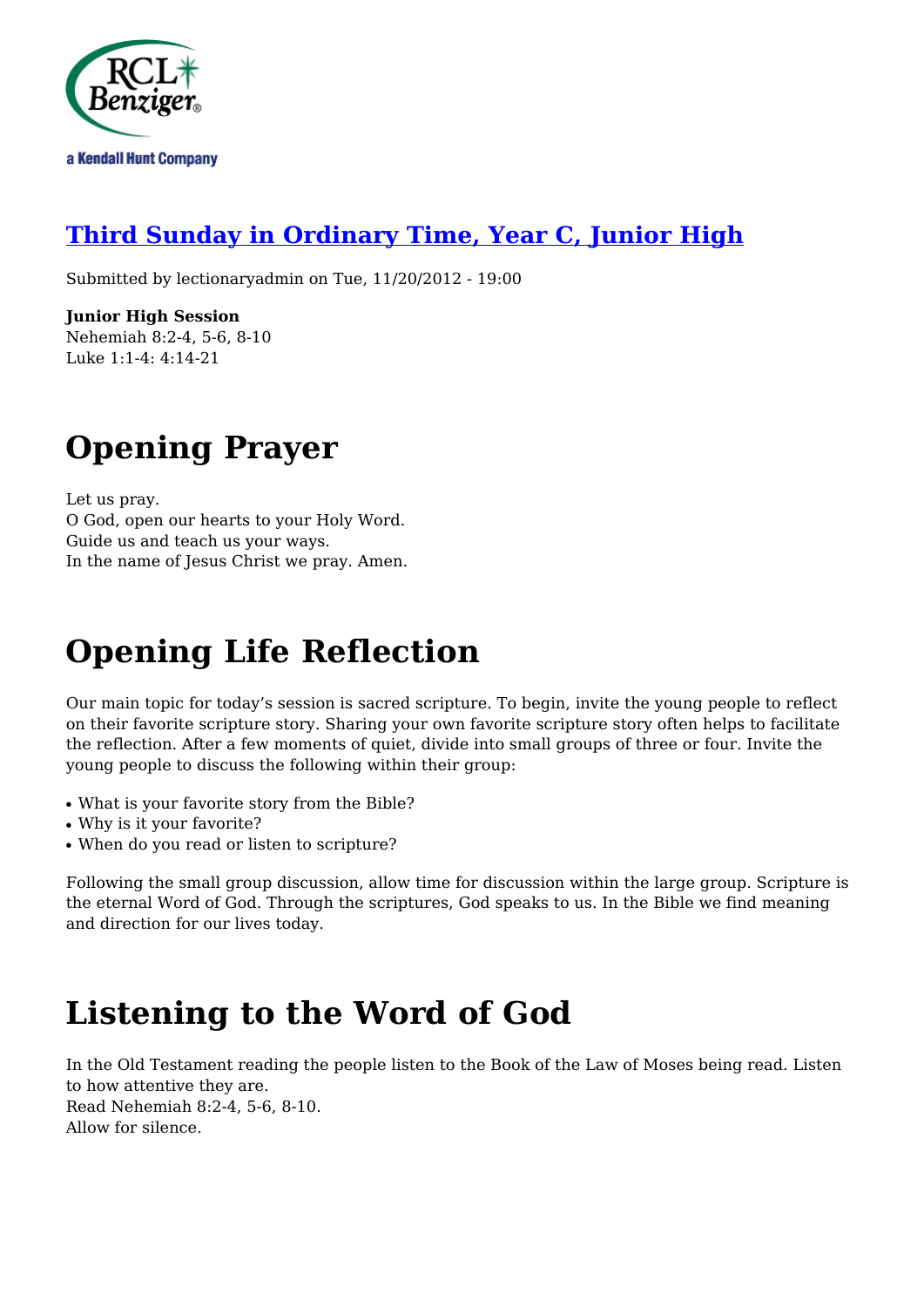

#### **Scripture Discussion Starters**

- What book is brought before the people of Israel?
- What did the people do when the book was opened?
- What were the people of Israel told?

In the gospel reading, listen to Jesus proclaim scripture in the synagogue. Read Luke 1:1-4; 4:14-21. Allow for silence.

- Why does Jesus go to the synagogue?
- What does Jesus do in the synagogue?
- What does Jesus read?
- Why were the eyes of all the people fixed on Jesus after he read from the scroll?
- What does Jesus say to the people?

#### **Scripture Background**

Provide 2-3 minutes of background information on the readings.

In the first reading from the Old Testament the sacred scriptures are proclaimed to the Jewish people. God's Word gives them strength and hope during a time of rebuilding. After their exile, the people of Israel have the task of rebuilding a nation. Not only were the temple and the holy city in ruins, but the religious identity of the people was also in question. In the Old Testament reading we see what an important role the proclamation of sacred scripture played in renewing Israel's Covenant with God.

Today's gospel reading begins with Luke's introduction to the good news about Jesus Christ. The audience that Luke is writing for has already heard about Jesus. Luke wants to give them a greater understanding of the events that they have already come to know.

The gospel reading goes on to mark the beginning of Jesus' ministry as he reads from the sacred scroll in the synagogue. The people listen to the scriptures with great reverence as Jesus stands to read from the prophet Isaiah.

Jesus then interprets the sacred text to find meaning for his life at the time. This reveals how the Word of scripture is living and active. We too can find meaning and direction in the scriptures for our lives today.

### **Questions for Deeper Reflection**

- How do these readings remind you of how we worship at Mass?
- When do you listen to the Word of God proclaimed?